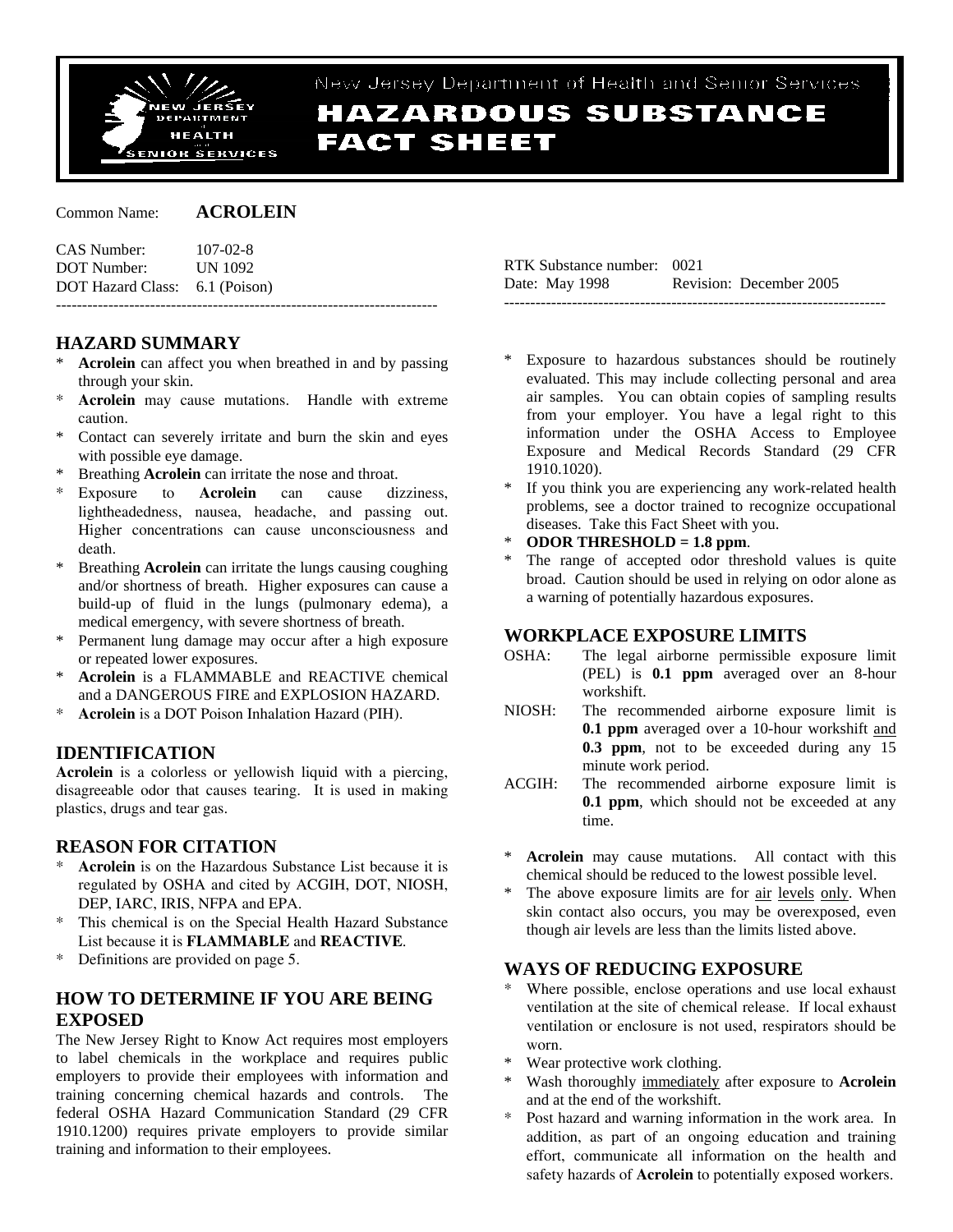This Fact Sheet is a summary source of information of all potential and most severe health hazards that may result from exposure. Duration of exposure, concentration of the substance and other factors will affect your susceptibility to any of the potential effects described below.

--------------------------------------------------------------------------

# **HEALTH HAZARD INFORMATION**

# **Acute Health Effects**

The following acute (short-term) health effects may occur immediately or shortly after exposure to **Acrolein**:

- \* Contact can severely irritate and burn the skin and eyes with possible eye damage.
- Breathing **Acrolein** can irritate the nose and throat.
- \* Exposure to **Acrolein** can cause dizziness, lightheadedness, nausea, headache, and passing out. Higher concentrations can cause unconsciousness and death.
- \* Breathing **Acrolein** can irritate the lungs causing coughing and/or shortness of breath. Higher exposures can cause a build-up of fluid in the lungs (pulmonary edema), a medical emergency, with severe shortness of breath.

# **Chronic Health Effects**

The following chronic (long-term) health effects can occur at some time after exposure to **Acrolein** and can last for months or years:

# **Cancer Hazard**

- Acrolein may cause mutations (genetic changes). Whether or not it poses a cancer hazard needs further study.
- Many scientists believe there is no safe level of exposure to a carcinogen.

# **Reproductive Hazard**

There is limited evidence that **Acrolein** is a teratogen in animals. Until further testing has been done, it should be treated as a possible teratogen in humans.

### **Other Long-Term Effects**

Permanent lung damage may occur after a high exposure or repeated lower exposures.

# **MEDICAL**

# **Medical Testing**

Before beginning employment and at regular times after that, (at least annually), the following are recommended:

\* Lung function tests

If symptoms develop or overexposure is suspected, the following is recommended:

\* Consider chest x-ray after acute overexposure.

Any evaluation should include a careful history of past and present symptoms with an exam. Medical tests that look for damage already done are not a substitute for controlling exposure.

Request copies of your medical testing. You have a legal right to this information under the OSHA Access to Employee Exposure and Medical Records Standard (29 CFR 1910.1020).

# **Mixed Exposures**

Because smoking can cause heart disease, as well as lung cancer, emphysema, and other respiratory problems, it may worsen respiratory conditions caused by chemical exposure. Even if you have smoked for a long time, stopping now will reduce your risk of developing health problems.

# **WORKPLACE CONTROLS AND PRACTICES**

Unless a less toxic chemical can be substituted for a hazardous substance, **ENGINEERING CONTROLS** are the most effective way of reducing exposure. The best protection is to enclose operations and/or provide local exhaust ventilation at the site of chemical release. Isolating operations can also reduce exposure. Using respirators or protective equipment is less effective than the controls mentioned above, but is sometimes necessary.

In evaluating the controls present in your workplace, consider: (1) how hazardous the substance is, (2) how much of the substance is released into the workplace and (3) whether harmful skin or eye contact could occur. Special controls should be in place for highly toxic chemicals or when significant skin, eye, or breathing exposures are possible.

In addition, the following controls are recommended:

- \* Where possible, automatically pump liquid **Acrolein** from drums or other storage containers to process containers.
- \* Before entering a confined space where **Acrolein** may be present, check to make sure that an explosive concentration does not exist.

Good **WORK PRACTICES** can help to reduce hazardous exposures. The following work practices are recommended:

- \* Workers whose clothing has been contaminated by **Acrolein** should change into clean clothing promptly.
- \* Contaminated work clothes should be laundered by individuals who have been informed of the hazards of exposure to **Acrolein**.
- Eye wash fountains should be provided in the immediate work area for emergency use.
- \* If there is the possibility of skin exposure, emergency shower facilities should be provided.
- On skin contact with **Acrolein**, immediately wash or shower to remove the chemical. At the end of the workshift, wash any areas of the body that may have contacted **Acrolein**, whether or not known skin contact has occurred.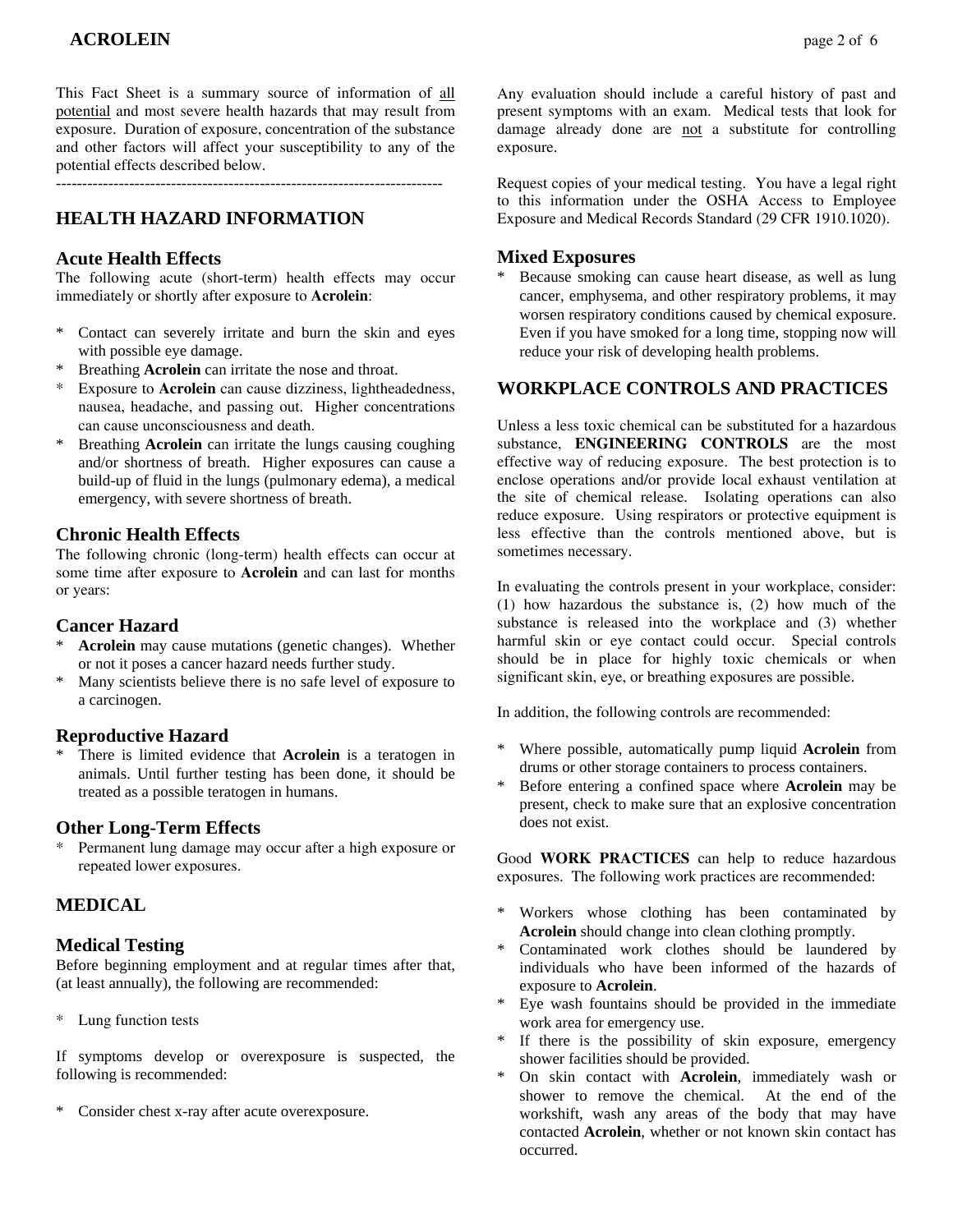### **ACROLEIN** page 3 of 6

\* Do not eat, smoke, or drink where **Acrolein** is handled, processed, or stored, since the chemical can be swallowed. Wash hands carefully before eating, drinking, smoking, or using the toilet.

#### **PERSONAL PROTECTIVE EQUIPMENT**

WORKPLACE CONTROLS ARE BETTER THAN PERSONAL PROTECTIVE EQUIPMENT. However, for some jobs (such as outside work, confined space entry, jobs done only once in a while, or jobs done while workplace controls are being installed), personal protective equipment may be appropriate.

The OSHA Personal Protective Equipment Standard (29 CFR 1910.132) requires employers to determine the appropriate personal protective equipment for each hazard and to train employees on how and when to use protective equipment.

The following recommendations are only guidelines and may not apply to every situation.

#### **Clothing**

- \* Avoid skin contact with **Acrolein**. Wear protective gloves and clothing. Safety equipment suppliers/manufacturers can provide recommendations on the most protective glove/clothing material for your operation.
- \* Safety equipment manufacturers recommend *Butyl Rubber*; *4H®*; and *Tychem® LV*, *TK*, *Responder®* and *Barricade®* as protective materials.
- \* All protective clothing (suits, gloves, footwear, headgear) should be clean, available each day, and put on before work.

#### **Eye Protection**

- Wear indirect-vent, impact and splash resistant goggles when working with liquids.
- \* Wear a face shield along with goggles when working with corrosive, highly irritating or toxic substances.
- \* Contact lenses should not be worn when working with this substance.

### **Respiratory Protection**

#### **IMPROPER USE OF RESPIRATORS IS DANGEROUS.**

Such equipment should only be used if the employer has a written program that takes into account workplace conditions, requirements for worker training, respirator fit testing, and medical exams, as described in the OSHA Respiratory Protection Standard (29 CFR 1910.134).

- \* Where the potential exists for exposure over **0.1 ppm**, use a NIOSH approved full facepiece respirator with an organic vapor cartridge. Increased protection is obtained from full facepiece powered-air purifying respirators.
- \* Where the potential exists for exposure over **1 ppm**, use a NIOSH approved supplied-air respirator with a full

facepiece operated in a pressure-demand or other positive pressure mode. For increased protection use in combination with an auxiliary self-contained breathing apparatus operated in a pressure-demand or other positivepressure mode.

Exposure to 2 ppm is immediately dangerous to life and health. If the possibility of exposure above **2 ppm** exists, use a NIOSH approved self-contained breathing apparatus with a full facepiece operated in a pressure-demand or other positive-pressure mode equipped with an emergency escape air cylinder.

#### **HANDLING AND STORAGE**

- Prior to working with **Acrolein** you should be trained on its proper handling and storage.
- Acrolein is not compatible with OXIDIZING AGENTS (such as PERCHLORATES, PEROXIDES, PERMANGANATES, CHLORATES, NITRATES, CHLORINE, BROMINE and FLUORINE); STRONG ACIDS (such as HYDROCHLORIC, SULFURIC and NITRIC); STRONG BASES (such as SODIUM HYDROXIDE and POTASSIUM HYDROXIDE); METAL SALTS; AMINES; and COMBUSTIBLES.
- Store in tightly closed containers in a cool, well-ventilated area away from HEAT, AIR, WATER and LIGHT.
- Acrolein will polymerize and release HEAT unless inhibited.
- Sources of ignition, such as smoking and open flames, are prohibited where **Acrolein** is used, handled, or stored.
- Metal containers involving the transfer of **Acrolein** should be grounded and bonded.
- Use only non-sparking tools and equipment, especially when opening and closing containers of **Acrolein**.
- Wherever **Acrolein** is used, handled, manufactured, or stored, use explosion-proof electrical equipment and fittings.

### **QUESTIONS AND ANSWERS**

- Q: If I have acute health effects, will I later get chronic health effects?
- A: Not always. Most chronic (long-term) effects result from repeated exposures to a chemical.
- Q: Can I get long-term effects without ever having shortterm effects?
- A: Yes, because long-term effects can occur from repeated exposures to a chemical at levels not high enough to make you immediately sick.
- Q: What are my chances of getting sick when I have been exposed to chemicals?
- A: The likelihood of becoming sick from chemicals is increased as the amount of exposure increases. This is determined by the length of time and the amount of material to which someone is exposed.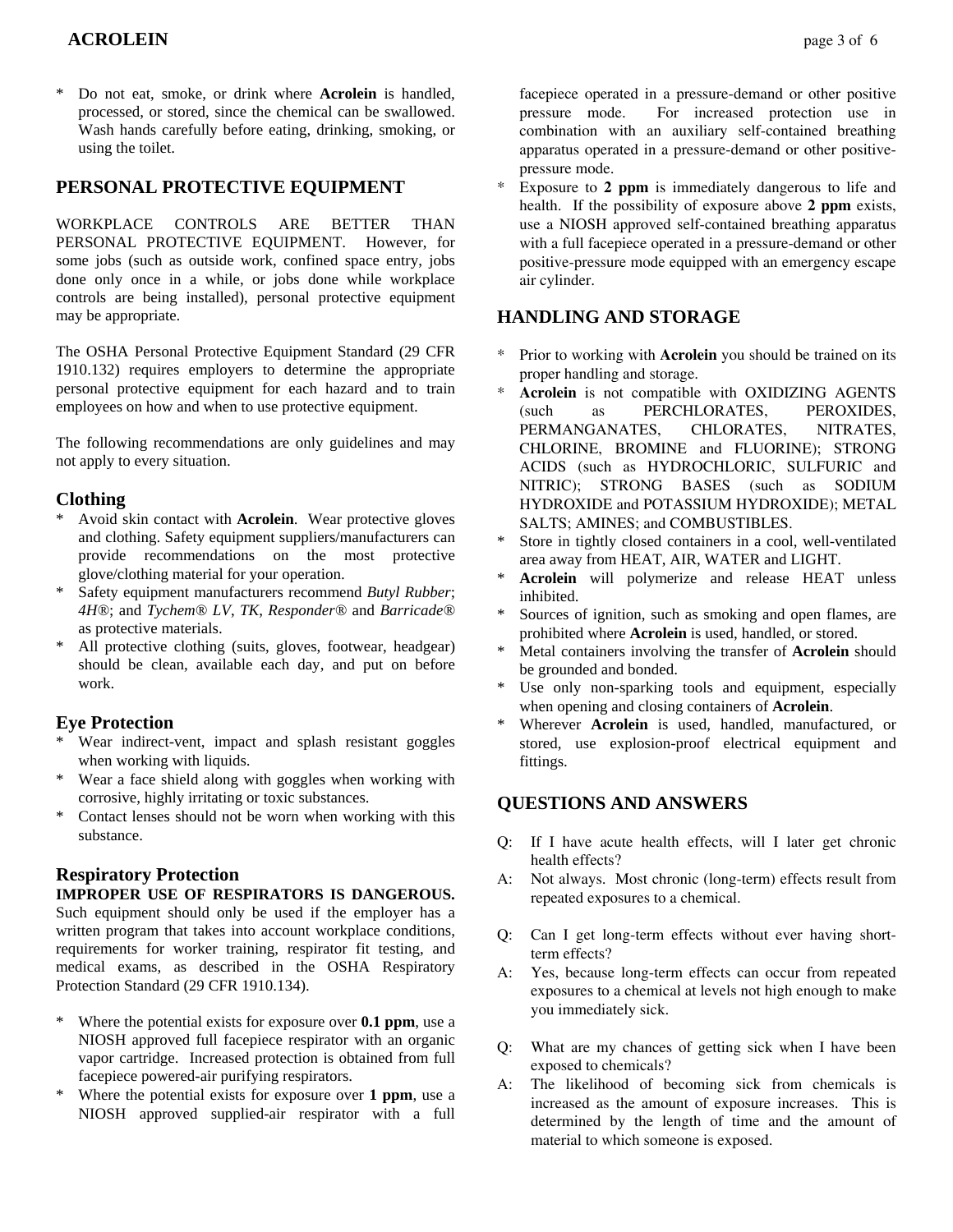- Q: When are higher exposures more likely?
- A: Conditions which increase risk of exposure include physical and mechanical processes (heating, pouring, spraying, spills and evaporation from large surface areas such as open containers), and "confined space" exposures (working inside vats, reactors, boilers, small rooms, etc.).
- Q: Is the risk of getting sick higher for workers than for community residents?
- A: Yes. Exposures in the community, except possibly in cases of fires or spills, are usually much lower than those found in the workplace. However, people in the community may be exposed to contaminated water as well as to chemicals in the air over long periods. This may be a problem for children or people who are already ill.
- Q: Should I be concerned if a chemical is a teratogen in animals?
- A: Yes. Although some chemicals may affect humans differently than they affect animals, damage to animals suggests that similar damage can occur in humans.
- Q: What are the likely health problems from chemicals which cause mutations?
- A: There are two primary health concerns associated with mutagens: (1) cancers can result from changes induced in cells and, (2) adverse reproductive and developmental outcomes can result from damage to the egg and sperm cells.

 New Jersey Department of Health and Senior Services Occupational Health Service PO Box 360 Trenton, NJ 08625-0360 (609) 984-1863 (609) 984-7407 (fax)

Web address: http://www.state.nj.us/health/eoh/odisweb/

#### **Industrial Hygiene Information**

Industrial hygienists are available to answer your questions regarding the control of chemical exposures using exhaust ventilation, special work practices, good housekeeping, good hygiene practices, and personal protective equipment including respirators. In addition, they can help to interpret the results of industrial hygiene survey data.

#### **Medical Evaluation**

If you think you are becoming sick because of exposure to chemicals at your workplace, you may call personnel at the Department of Health and Senior Services, Occupational Health Service, who can help you find the information you need.

#### **Public Presentations**

Presentations and educational programs on occupational health or the Right to Know Act can be organized for labor unions, trade associations and other groups.

#### **Right to Know Information Resources**

The Right to Know Infoline (609) 984-2202 can answer questions about the identity and potential health effects of chemicals, list of educational materials in occupational health, references used to prepare the Fact Sheets, preparation of the Right to Know Survey, education and training programs, labeling requirements, and general information regarding the Right to Know Act. Violations of the law should be reported to (609) 984-2202.

 $-$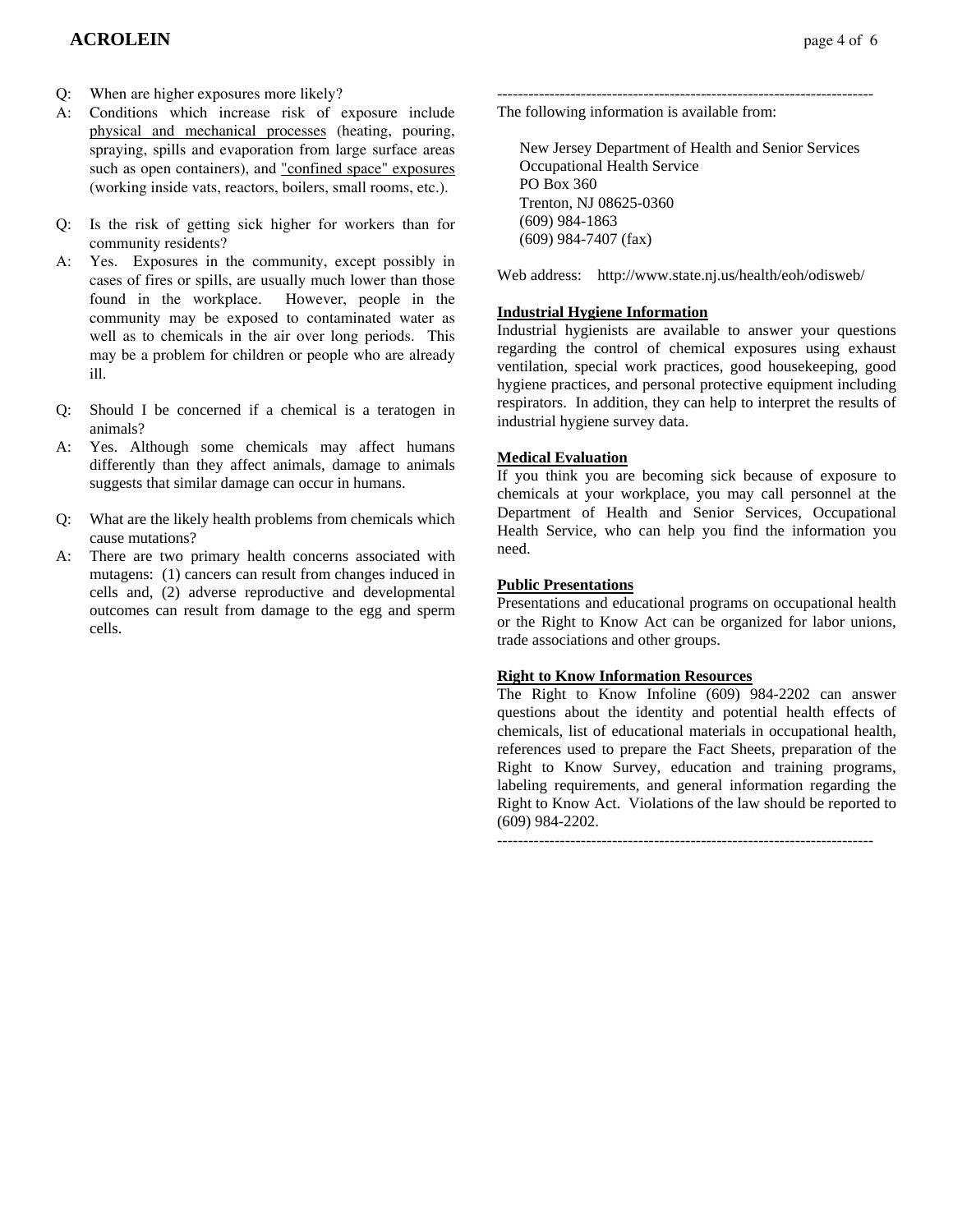### **DEFINITIONS**

**ACGIH** is the American Conference of Governmental Industrial Hygienists. It recommends upper limits (called TLVs) for exposure to workplace chemicals.

A **carcinogen** is a substance that causes cancer.

The **CAS number** is assigned by the Chemical Abstracts Service to identify a specific chemical.

**CFR** is the Code of Federal Regulations, which consists of the regulations of the United States government.

A **combustible** substance is a solid, liquid or gas that will burn.

A **corrosive** substance is a gas, liquid or solid that causes irreversible damage to human tissue or containers.

**DEP** is the New Jersey Department of Environmental **Protection** 

**DOT** is the Department of Transportation, the federal agency that regulates the transportation of chemicals.

**EPA** is the Environmental Protection Agency, the federal agency responsible for regulating environmental hazards.

A **fetus** is an unborn human or animal.

A **flammable** substance is a solid, liquid, vapor or gas that will ignite easily and burn rapidly.

The **flash point** is the temperature at which a liquid or solid gives off vapor that can form a flammable mixture with air.

**IARC** is the International Agency for Research on Cancer, a scientific group that classifies chemicals according to their cancer-causing potential.

**IRIS** is the Integrated Risk Information System database of the federal EPA.

A **miscible** substance is a liquid or gas that will evenly dissolve in another.

**mg/m3** means milligrams of a chemical in a cubic meter of air. It is a measure of concentration (weight/volume).

A **mutagen** is a substance that causes mutations. A **mutation** is a change in the genetic material in a body cell. Mutations can lead to birth defects, miscarriages, or cancer.

**NAERG** is the North American Emergency Response Guidebook. It was jointly developed by Transport Canada, the United States Department of Transportation and the Secretariat of Communications and Transportation of Mexico. It is a guide for first responders to quickly identify the specific or generic hazards of material involved in a transportation incident, and to protect themselves and the general public during the initial response phase of the incident.

**NFPA** is the National Fire Protection Association. It classifies substances according to their fire and explosion hazard.

**NIOSH** is the National Institute for Occupational Safety and Health. It tests equipment, evaluates and approves respirators, conducts studies of workplace hazards, and proposes standards to OSHA.

**NTP** is the National Toxicology Program which tests chemicals and reviews evidence for cancer.

**OSHA** is the Occupational Safety and Health Administration, which adopts and enforces health and safety standards.

**PEL** is the Permissible Exposure Limit which is enforceable by the Occupational Safety and Health Administration.

**PIH** is a DOT designation for chemicals which are Poison Inhalation Hazards.

**ppm** means parts of a substance per million parts of air. It is a measure of concentration by volume in air.

A **reactive** substance is a solid, liquid or gas that releases energy under certain conditions.

**STEL** is a Short Term Exposure Limit which is usually a 15 minute exposure that should not be exceeded at any time during a work day.

A **teratogen** is a substance that causes birth defects by damaging the fetus.

**TLV** is the Threshold Limit Value, the workplace exposure limit recommended by ACGIH.

The **vapor pressure** is a measure of how readily a liquid or a solid mixes with air at its surface. A higher vapor pressure indicates a higher concentration of the substance in air and therefore increases the likelihood of breathing it in.